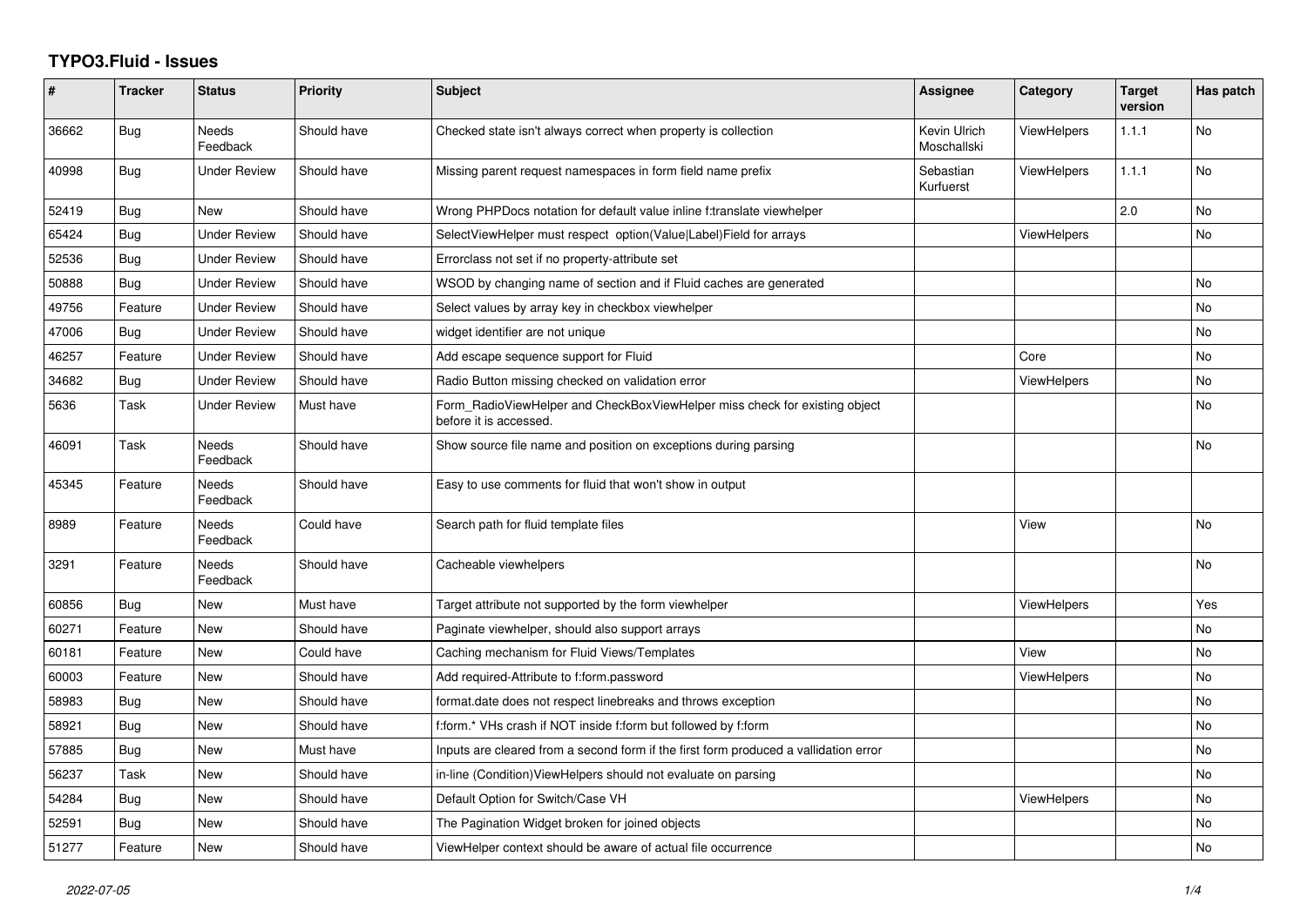| #     | <b>Tracker</b> | <b>Status</b> | <b>Priority</b> | Subject                                                                                                     | <b>Assignee</b> | Category    | <b>Target</b><br>version | Has patch |
|-------|----------------|---------------|-----------------|-------------------------------------------------------------------------------------------------------------|-----------------|-------------|--------------------------|-----------|
| 51100 | Feature        | New           | Must have       | Links with absolute URI should have the option of URI Scheme                                                |                 | ViewHelpers |                          | <b>No</b> |
| 49600 | Bug            | New           | Should have     | f:form tag shown as a HTML on frontend                                                                      |                 | ViewHelpers |                          | No        |
| 49038 | Bug            | New           | Must have       | form.select does not select the first item if prependOptionValue is used                                    |                 |             |                          | No        |
| 48355 | Feature        | New           | Could have      | Assign output of viewhelper to template variable for further processing.                                    |                 |             |                          |           |
| 47669 | Task           | New           | Should have     | FormViewHelper does not define the default request method                                                   |                 |             |                          | No        |
| 46545 | Feature        | <b>New</b>    | Should have     | Better support for arrays in options of SelectViewHelper                                                    |                 |             |                          | No        |
| 45394 | Task           | New           | Should have     | Forwardport Unit test for standalone view                                                                   |                 | View        |                          | No        |
| 45153 | Feature        | New           | Should have     | f:be.menus.actionMenuItem - Detection of the current select option is insufficient                          |                 |             |                          | No        |
| 43072 | Task           | New           | Should have     | Remove TOKENS for adding templates fallback in Backporter                                                   |                 | View        |                          | No        |
| 43071 | Task           | New           | Should have     | Remove TOKENS for adding fallback teplates in B                                                             |                 |             |                          | No        |
| 42743 | Task           | New           | Should have     | Remove inline style for hidden form fields                                                                  |                 |             |                          | No        |
| 42397 | Feature        | New           | Should have     | Missing viewhelper for general links                                                                        |                 |             |                          | No        |
| 40081 | Feature        | New           | Should have     | Allow assigned variables as keys in arrays                                                                  |                 |             |                          | No        |
| 40064 | Bug            | New           | Must have       | Multiselect is not getting persisted                                                                        |                 | ViewHelpers |                          | No        |
| 39990 | Bug            | New           | Should have     | Same form twice in one template: hidden fields for empty values are only rendered<br>once                   |                 | Core        |                          | No        |
| 39936 | Feature        | New           | Should have     | registerTagAttribute should handle default values                                                           |                 | ViewHelpers |                          | <b>No</b> |
| 38369 | Bug            | New           | Must have       | Resource ViewHelpers should not fall back to request package                                                |                 | View        |                          | No        |
| 38130 | Feature        | New           | Should have     | Checkboxes and multiple select fields should have an assignable default value                               |                 |             |                          | No        |
| 37619 | Bug            | New           | Should have     | Fatal Error when using variable in name attribute of Section ViewHelper                                     |                 | ViewHelpers |                          | No        |
| 36655 | Bug            | New           | Should have     | <b>Pagination Links</b>                                                                                     |                 | Widgets     |                          | No        |
| 36559 | Feature        | New           | Could have      | New widget progress bar                                                                                     |                 |             |                          | Yes       |
| 36410 | Feature        | New           | Should have     | Allow templates to send arguments back to layout                                                            |                 | ViewHelpers |                          | No        |
| 34309 | Task           | New           | Could have      | Unknown ViewHelpers cause exception - should be handled more graceful                                       |                 | ViewHelpers |                          | No        |
| 33215 | Feature        | New           | Should have     | RFC: Dynamic values in ObjectAccess paths                                                                   |                 |             |                          | No        |
| 32035 | Task           | New           | Should have     | Improve fluid error messages                                                                                |                 | Core        |                          | Yes       |
| 31955 | Feature        | New           | Should have     | f:uri.widget                                                                                                |                 | Widgets     |                          | No        |
| 30937 | <b>Bug</b>     | New           | Should have     | CropViewHelper stringToTruncate can't be supplied so it can't be easily extended                            |                 | ViewHelpers |                          | Yes       |
| 30555 | Feature        | New           | Could have      | Make TagBuilder more extensible                                                                             |                 | Core        |                          | No        |
| 28554 | Bug            | New           | Should have     | (v4) implement feature flag to disable caching                                                              |                 |             |                          | No        |
| 28553 | Bug            | New           | Should have     | improve XHProf test setup                                                                                   |                 |             |                          | No        |
| 28552 | <b>Bug</b>     | New           | Should have     | (v5) write ViewHelper test for compiled run; adjust functional test to do two passes<br>(uncached & cached) |                 |             |                          | No        |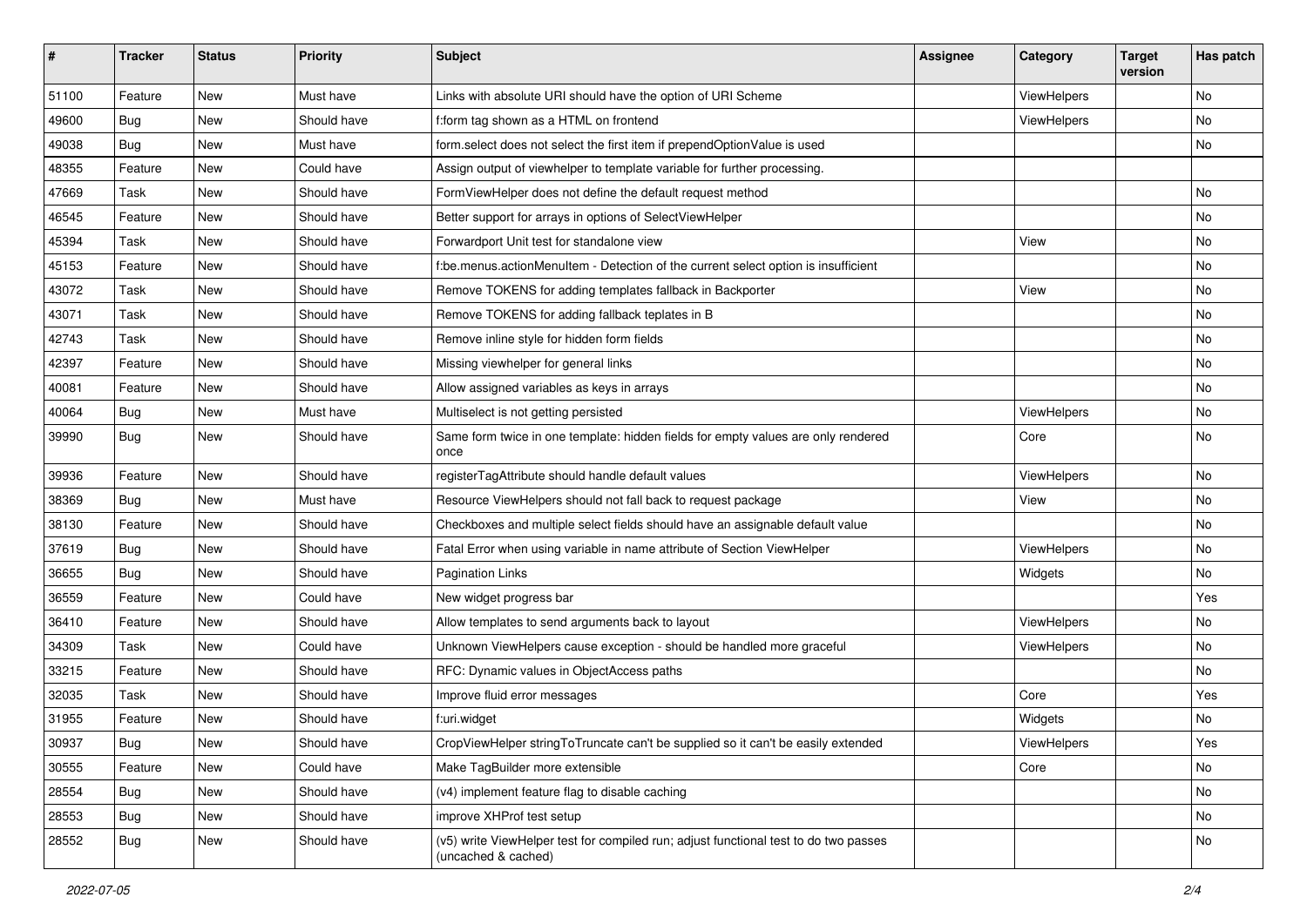| ∦     | <b>Tracker</b> | <b>Status</b>       | <b>Priority</b>      | <b>Subject</b>                                                                                         | <b>Assignee</b>        | Category    | <b>Target</b><br>version | Has patch |
|-------|----------------|---------------------|----------------------|--------------------------------------------------------------------------------------------------------|------------------------|-------------|--------------------------|-----------|
| 28550 | Bug            | New                 | Should have          | (v4) make widgets cacheable, i.e. not implement childnodeaccess interface                              |                        |             |                          | No        |
| 28549 | Bug            | New                 | Should have          | make widgets cacheable, i.e. not implement childnodeaccess interface                                   |                        |             |                          | No        |
| 27607 | Bug            | New                 | Must have            | Make Fluid comparisons work when first element is STRING, second is NULL.                              |                        | Core        |                          | No        |
| 26664 | Task           | New                 | Won't have this time | Clean up Form ViewHelpers                                                                              |                        | ViewHelpers |                          | No        |
| 26658 | Task           | New                 | Won't have this time | Make Form ViewHelpers consistent                                                                       |                        | ViewHelpers |                          | No        |
| 13045 | Bug            | New                 | Should have          | Entity decode of strings are different between if-conditions and output of variable                    |                        |             |                          |           |
| 10911 | Task           | New                 | Should have          | Tx_Fluid_ViewHelpers_Form_AbstractFormViewHelper->renderHiddenIdentityField<br>should be more reliable |                        | ViewHelpers |                          | No        |
| 10472 | Feature        | New                 | Could have           | Fluid Standalone distribution                                                                          |                        | Core        |                          | No        |
| 9950  | Task           | New                 | Should have          | Binding to nested arrays impossible for form-elements                                                  |                        | ViewHelpers |                          |           |
| 9514  | Feature        | New                 | Should have          | Support explicit Array Arguments for ViewHelpers                                                       |                        |             |                          |           |
| 8648  | Bug            | New                 | Should have          | format.crop ViewHelper should support all features of the crop stdWrap function                        |                        | ViewHelpers |                          | <b>No</b> |
| 7608  | Feature        | New                 | Could have           | Configurable shorthand/object accessor delimiters                                                      |                        | Core        |                          | Yes       |
| 4704  | Feature        | <b>New</b>          | Should have          | Improve parsing exception messages                                                                     |                        | Core        |                          |           |
| 3481  | Bug            | New                 | Should have          | Use ViewHelperVariableContainer in PostParseFacet                                                      |                        | Core        |                          | No        |
| 1907  | Feature        | New                 | Could have           | Default values for view helpers based on context                                                       |                        | Core        |                          |           |
| 51239 | Bug            | <b>Under Review</b> | Must have            | AbstractViewHelper use incorrect method signature for "\$this->systemLogger->log()"                    | Adrian Föder           | Core        |                          | Yes       |
| 54195 | Task           | New                 | Should have          | Rename and move FormViewHelper's errorClass value, currently 'f3-form-error'                           | Adrian Föder           | ViewHelpers |                          | No        |
| 59057 | Bug            | <b>Under Review</b> | Must have            | Hidden empty value fields shoud be disabled when related field is disabled                             | Bastian<br>Waidelich   | ViewHelpers |                          | No        |
| 53806 | Bug            | <b>Under Review</b> | Should have          | Paginate widget maximumNumberOfLinks rendering wrong number of links                                   | Bastian<br>Waidelich   | Widgets     |                          | No.       |
| 58862 | Bug            | Needs<br>Feedback   | Should have          | FormViewHelper doesn't accept NULL as value for \$arguments                                            | Bastian<br>Waidelich   | ViewHelpers |                          | Yes       |
| 55008 | Bug            | <b>Under Review</b> | Should have          | Interceptors should be used in Partials                                                                | Christian Müller       |             |                          | No        |
| 33628 | Bug            | Needs<br>Feedback   | Must have            | Multicheckboxes (multiselect) for Collections don't work                                               | Christian Müller       | ViewHelpers |                          | No        |
| 3725  | Feature        | New                 | Could have           | <b>CSS Engine</b>                                                                                      | Christian Müller       | ViewHelpers |                          | No        |
| 37095 | Feature        | New                 | Should have          | It should be possible to set a different template on a Fluid TemplateView inside an<br>action          | Christopher<br>Hlubek  |             |                          | No        |
| 8491  | Task           | Needs<br>Feedback   | Should have          | link.action and uri.action differ in absolute argument                                                 | Karsten<br>Dambekalns  | ViewHelpers |                          | No        |
| 52640 | Feature        | <b>Under Review</b> | Should have          | Create an UnlessViewHelper as opposite to the IfViewHelper                                             | Marc Neuhaus           |             |                          | No        |
| 28551 | <b>Bug</b>     | Accepted            | Should have          | (v4) backport VHTest                                                                                   | Sebastian<br>Kurfuerst |             |                          | No        |